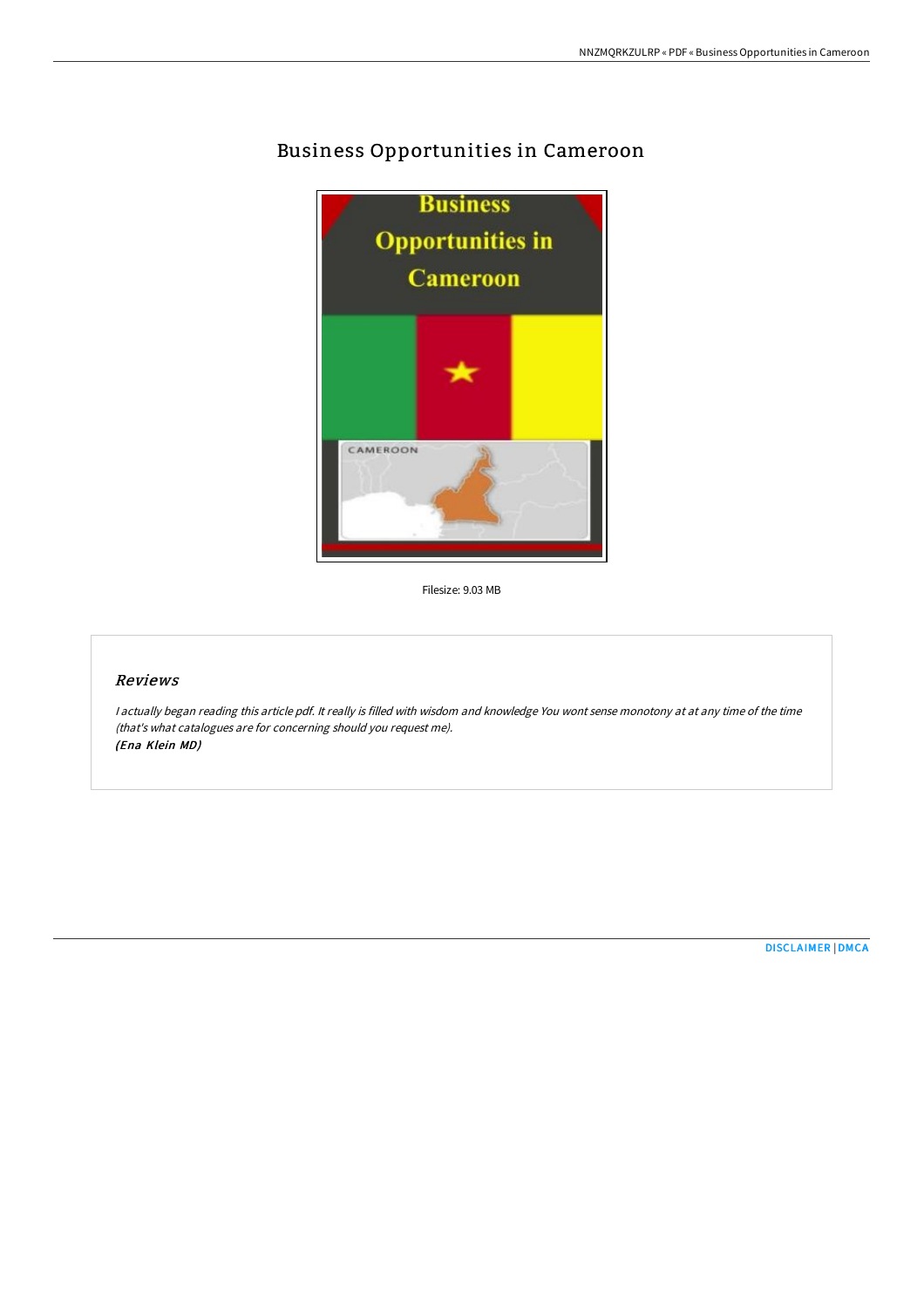## BUSINESS OPPORTUNITIES IN CAMEROON



To save Business Opportunities in Cameroon eBook, remember to click the web link listed below and save the ebook or gain access to additional information that are relevant to BUSINESS OPPORTUNITIES IN CAMEROON book.

Createspace, United States, 2014. Paperback. Book Condition: New. 279 x 216 mm. Language: English . Brand New Book \*\*\*\*\* Print on Demand \*\*\*\*\*.Although Cameroon is endowed with abundant natural resources, steady economic growth, and a key location in central Africa, the investment climate in Cameroon is plagued by endemic corruption and a heavy-handed and slow moving bureaucracy. International watchdog organizations rank Cameroon as one of the lowest in the world in various global indices on corruption, transparency, and ease of doing business. These poor ratings underscore the challenging environment in which businesses operate here. Cameroon has many opportunities for economic investment in the agricultural, mining, transportation, telecommunications and information technology, construction equipment, and the extractive industries. It boasts the largest and most diverse economy of the six countries in the Central African Monetary and Economic Union (CEMAC) sub-region, which is home to over 50 million people. The zone has a central bank and a common currency - the CFA franc. Despite slow but steady economic growth hovering around 4 to 5 over the last half decade, the government of the Republic of Cameroon (GRC) has started to publicly recognize that it must improve its investment climate. The government hopes that growth rates will surge with increased incentives to private sector businesses, but it has yet to demonstrate that it is committed to real investment climate reform. The government s Vision 2035, a roadmap to become an emerging economy by 2035, stresses the importance of large-scale infrastructure development and foreign direct investment. In April 2013, the GRC enacted an Investment Promotion Incentives Law - a package of liberal incentives offering foreign investors opportunities to bring in needed capital to boost the economy. Despite this blue print, foreign direct investment (FDI) continues to stagnate. Despite the many challenges, some U.S. businesses have...

 $\mathbb{R}$ Read Business [Opportunities](http://techno-pub.tech/business-opportunities-in-cameroon-paperback.html) in Cameroon Online

 $\blacksquare$ Download PDF Business [Opportunities](http://techno-pub.tech/business-opportunities-in-cameroon-paperback.html) in Cameroon